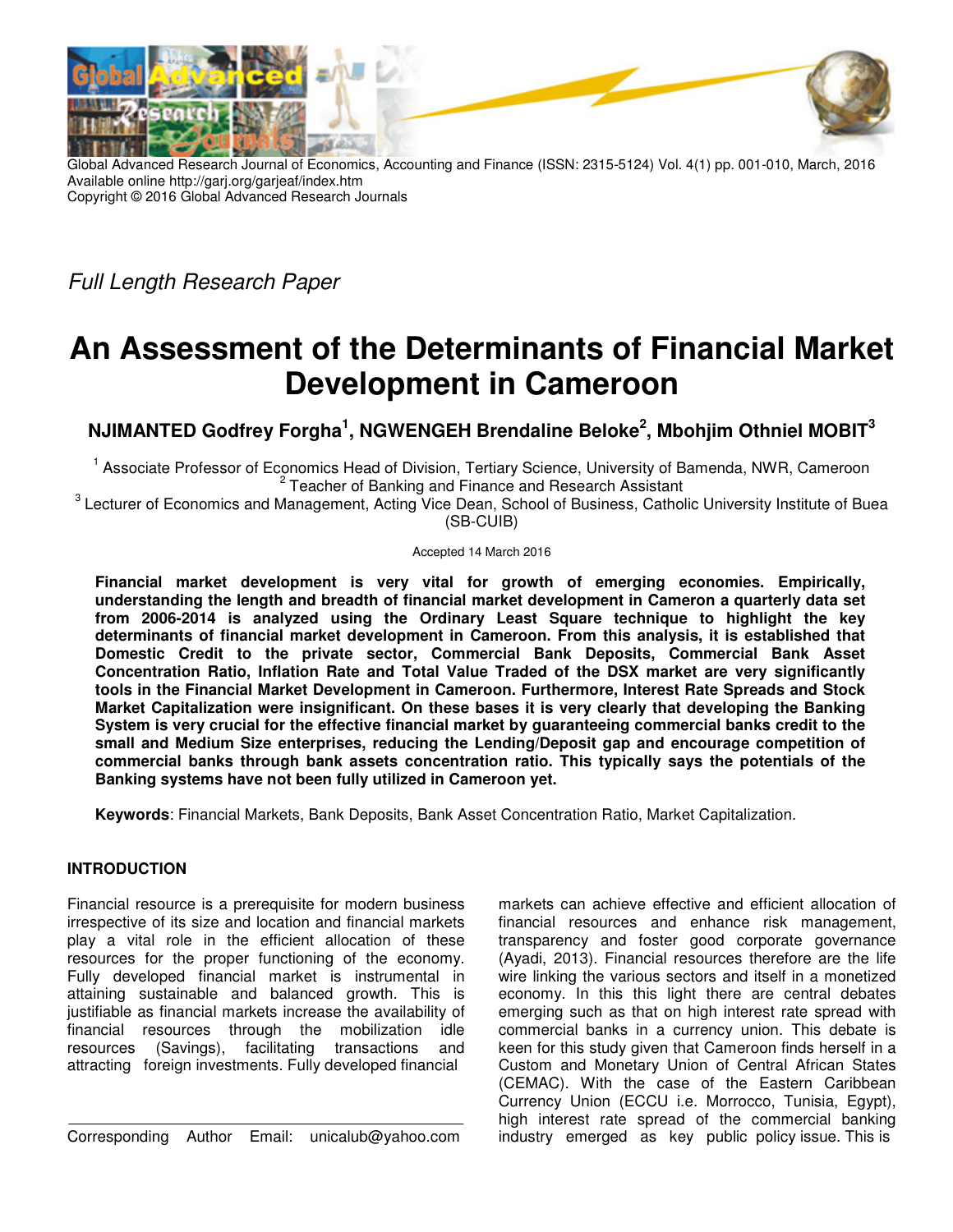because Commercial banks served as the main source of investment funding in the Eastern Caribbean Currency Union and caused the level of interest rate spreads to emerge as an important policy variable. Interest rate spreads indicates how efficiently banks perform their intermediation role of savings mobilisation and allocation. Large interest rate spreads are deemed to be inimical to economic growth, as they act as disincentive to private investment and otherwise constrain it to suboptimal levels.

The average level of bank concentration as bring a new turn to the debate of financial market development. Over the periods 1990-1997, the average level of bank concentration-measured by a fraction of commercial bank loans controlled by the three largest banks- across 99 countries was 0.72, but ranged between 0.2 to 1.0 with a standard deviation of 0.2. During these periods, the level of bank concentraion in India rose from 0.44 to 0.88 and France's bank concentarion ratio jumped from 0.21 to 0.46. This shows that commercial banks dominate financing in many places and even in the most developed countries. Although the Stock markets are only small part of the overall financial system there are very instrumental in fully developed financial market economies. This is so because, the existence of an equity market provides investors with an exi mechanism, which also attracts foreign capital inflows, especially by providing full information on the valuation of companies and the efficiency of the financial system and instruments. Not until recently has the focus increasingly shifted to stock market indicators, due to their increasing contribution of financial markets in economies (Naceur *et al*., 2007).

Prior to the 1990s, the European stock market capitalisation and stock market total value traded seemed to be greater in more liberalised markets. Some scholars try to explain this using the coming of Legal Code that protects private property owner. La Porta *et al*. (1997, 1998) argued that the origin of the legal code substantially influence the treatment of creditors and shareholders and the efficiency of contract enforcement. They document that countries with a legal code like Common Law tend to protect private property owners, while countries with a legal French Civil Law tend to care more about the rights of state and less about the rights of the masses. These countries are said to have comparatively inefficient contract enforcement and higher corruption and less well developed financial systems while the British Legal Origin achieved higher levels of financial market development. Mayer and Sussman (2001) emphasized that regulations concerning information disclosure, accounting standards, permissible practice of banks and deposit insurance do appear to have material effects on financial market development. This is the reason why in 1990, the ratio of private credit to GDP in the UK (112%) was much higher than the same ratio in France (89%). Stock market capitalization

to GDP ratio in the UK was more than three times higher than that in France (Huang, 2005).

Over the years, there has been an accelaration in the number of African companies going public. Between 2007 and 2009, over USD 10 billion of share capital was raised across 18 stock exchanges mostly thanks to the listing of 170 new copmanies. The market capitalisation of the 10 largest markets grew from USD 222 billion to over USD 700 billion between 2002 and 2008, a Constant Annual Growth Rate (CAGR) of 18%. In Nigeria, the recapitalisation of the banking sector between 2005 and 2008 attracted over USD 4 billion of new investment through the stock market mainly from local investors. The strong after market performance of the Initial Public Offerings (IPOs) in Africa drew even more investors into pre-IPO investments (Nkontchou, 2010). In Nigeria alone between 2007 and 2009, over USD 8 billion of equity capital was raised in such pre -IPO private placements. Increased investors appetite for shares in banks such as Zanco in Zambia allows African states to benefit by successfully offloading large stakes in these companies. They also took advantage of the renewed investor appetite for African sovereign credit to raise bonds on the international market. The government of Ghana raised USD 750 million in debt sovereign bonds, while the Republic of Gabon suceessfully raised a USD 1 billion 10-year bond on the international market. The Government of Seychelles raised a USD 230 million three year bond. In effect, these flows enhance governments' financing capacities and constitute fresh money for public investment (Nkontchou, 2010).

By Ordinance No. 90/7, a new investment code was instituted in Cameroon. It's all embracing purpose is to encourage and promote productive investments in the country. Investment in Cameroon is now opened to all natural persons irrespective of their place of origin (Halle, 2006). The effect of this reform in the Structural Adjustment Programme (SAP) resulted to an increase in the number of commercial banks in the country from 8 banks in 1995 to 13 in 2013 and over 700 micro financial institutions. The public sector's stake in the banking sector decreased greatly after banks were restructured in favour of the private sectors due to mismanagement. This period also marked the entry of some new banks especially between 1997 and 2008 among which were Commercial Bank of Cameroon (CBC), CITIBANK, Union Bank of Cameroon (UBC), ECOBANK, United Bank of Africa (UBA) and National Financial Credit (NFC) Bank. The major players in the financial sector of the country is the banking sector, which accounted for about 84.4% of the total assets of the sector in 2005 and contributed to 19.6% to the GDP (Akule, 2012).

The CEMAC sub regions currently host two stock exchanges i.e. the Stock Exchange of Gabon and the Douala Stock Exchange (DSX). The DSX in Cameroon was created by an Act of Parliament  $N^{\circ}$  99/015 of the 22 of December1999. It effectively started its trading in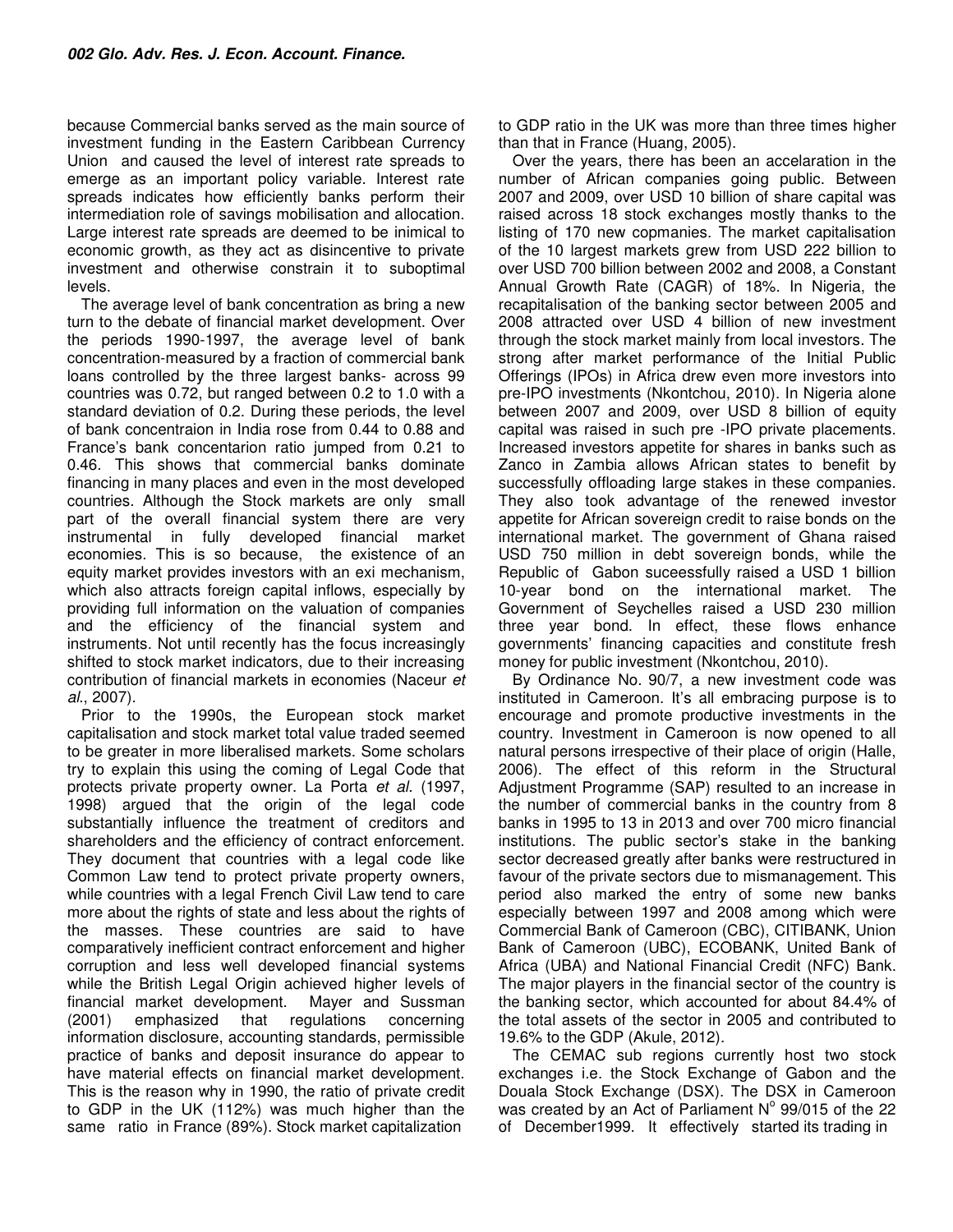2006. The DSX opened in April 2003. Three companies were listed on the DSX as of January 2010: the Mineral Water Company (SEMC), the African Society of Agricultural and Forestry in Cameroon (SAFACAM) and the Cameroon Society of Palms (SOCAPALM). It is respectively the local subsidiaries of two French multinationals, the first belonging to the Castel group while the latter two are owned by the Bolloré group. This market has however been successful in the mobilization of funds through the public calls for the acquisition of treasury bonds for example when the Gabonese Government raised the sum of 81.5% billion at the rate of 5.5% for the periods 2007-2013. In its struggle for its maintenance alongside a regional exchange involving six countries, the DSX scored valuable points in December 2009 at the close of the first bond issue made by the International Finance Corporation (IFC) (Nkwi, 2012). From July 2006 to January 2010, the average market capitalization in the DSX was 29.49 FCFA billion with highest capitalization of FCFA 93.73 billion in April 2009 and the lowest capitalization of 2.43 FCFA billion in April 2007 (Ake *et al*, 2010).

Exploring what determines financial market development has become an increasingly significant research topic in recent years (La Porta *et al*. 1997, 1998, Beck *et al*. 2003, Stulz and Williamson 2003). La Porta *et al*. (1997, 1998) have made a significant contribution to this debate by highlighting the importance of the legal determinants of financial market development. By applying the Mortality Hypothesis of Ace-moglu, Johnson *et al.* (2001) and Beck *et al*, (2003) emphasized the importance of institutions for the development of financial markets. Rajan and Zingales (2003) argued in favour of the Interest Groups theory highlighting that politics plays a central role in financial market development. Stulz and William (2003) illustrate that culture matters although it may be tempered by openness. As to the role of policy among others, Baltagi *et al.* (2009) studied the importance of trade openness while Chinn and Ito (2005) as cited in Yongfu, (2010) focused on the effect of financial openness on Financial Market Development. With this list of important factors of financial market, this study focuses on the empirical evidence of the Cameroonian economy to highlight the determinants of the financial market development across two categories: Banking system and the Stock Market capitalization.

#### **Statement of Problem**

Few research works have focused on the determinants of financial market development in Africa particularly in Cameroon. This accounts for limited policies such as the Structural Adjustment Programs (SAP) in Africa's financial markets as such the expected slow growth most African Economies. Furthermore, measures such as financial sector reforms that were implemented to assist

in the development of African economy did not last. Africa' financial market development has been slow and in some cases stagnant for a while and measures such as financial sector reforms that have been implemented have little success in the development of the financial market. Countries in regions such as the Middle East and Asia that initially had similar income levels as Africa have experienced extensive improvements in their financial markets when compared to Africa. Many countries on this continent are plagued by low sometimes stagnant economic growth which in turn leads to difficulty in poverty eradication. This problem leaves researchers to contemplate between the an inherently slow level of financial market development or inappropriate financial market development policies especially the trade-off between risk management and innovative financial market instruments, (Allen *et al*., 2010 as cited in Benya, 2012). Although other thoughts evolve around the large interest rate spread in most African markets as an indication of high cost of credit in Africa, a fully developed financial market would efficiency allocate resources. In effect, the problem of difficulties in accessing credit hinder growth thereby lowering household savings which in turn depresses investment and domestic resource mobilisation (Karim *et al*., 2009) seems to be an outcome of low level of development of the financial market with strict risk management policies.

It is in this vein that the Cameroon financial market is perceived. Although, there seems to be many improvements in the financial markets in Cameroon more efforts have to be put in place to revamp the banking sector of Cameroon among which include the guarantee of bank deposits, the establishment of a regional deposit insurance scheme in 2009. The Fonds de Gurantee des Depot en Afrique Central (FOGADAC) started accepting contributions in March 2011. The FOGADAC is supervised by COBAC, under the oversight of BEAC and Banking Sector Representatives. The scheme funded by fees from financial institutions will ensure deposits up to 5million once it becomes operational (IMF Staff Consultative Report, 2012). Despite the high jump of almost 15 percent of credit to the private sector in 2013, Cameroon's banking sector is still characterized by a high level of excess liquidity, a heavy concentration of loan and deposit activity and a low level of financial intermediation and innovation.

CEMAC countries created a regional stock exchange in Libreville that is the "Bourse de Valeur Mobilier d'Afrique Central" (BVMAC) while at the same time Cameroon established a national stock exchange in Douala (DSX) the co-existence of the two stock markets (Douala Stock Markets and the "Bourse de Valeur Mobilierd'Afrique Central") which are similar in terms of market infrastructure, that is in terms of technical resources and procedures is not only costly but undermines regional cohesion. Furthermore**,** The CEMAC community regulatory instruments recognize a single regulator in the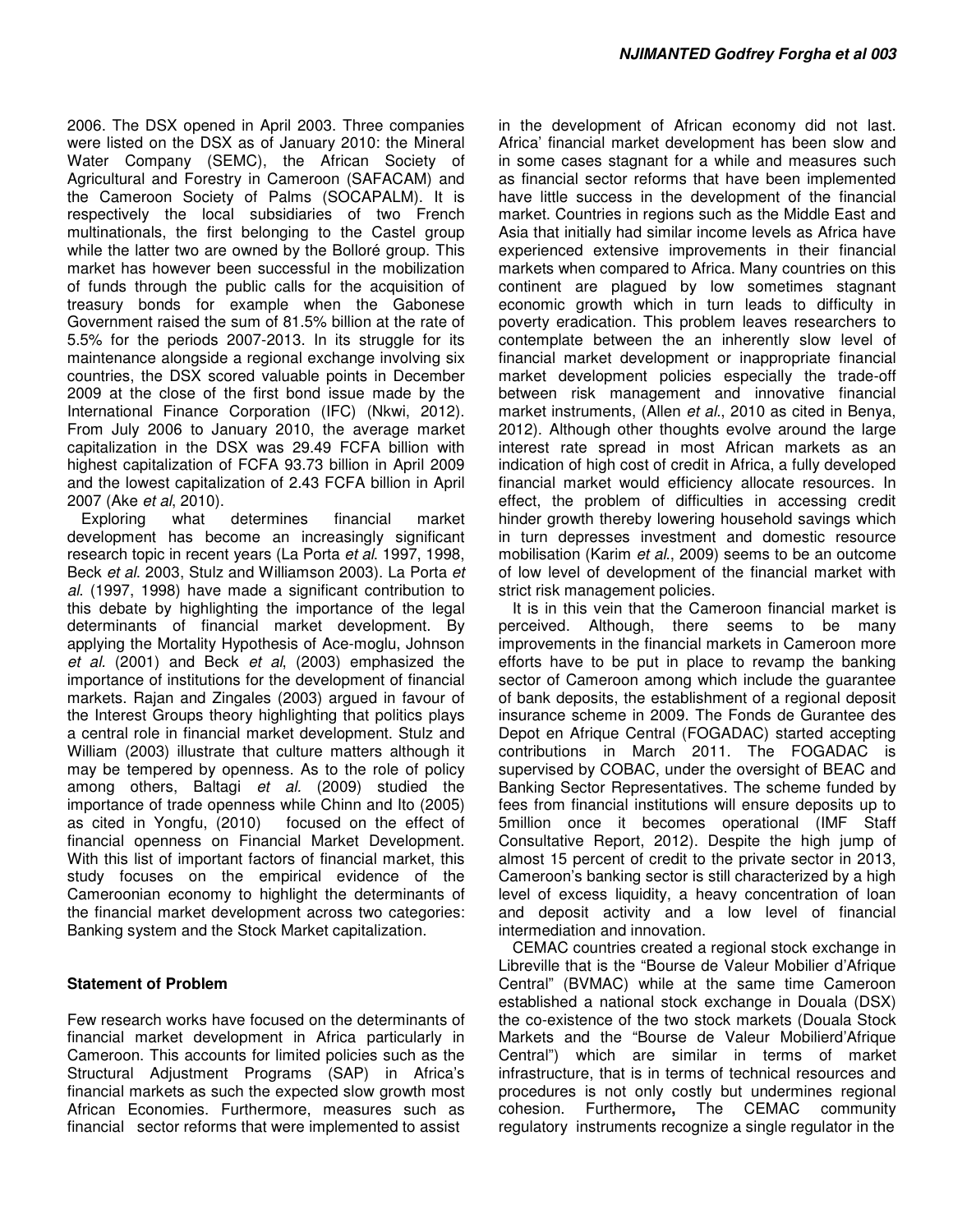region i.e. the Commission for Market Surveillance of the Central African Financial Markets (COSUMAF) while Cameroon has established a regulatory body for its stock market which is the Financial Market Commission (FMC) whose power covers the entire territory. This has given rise to legal uncertainties that could arise from the coexistence of two regulatory bodies in the region (Moyo J., nd).

From the above it can be seen that there is much importance to an efficient functioning financial system in achieving to economic growth and macroeconomic stability. However, the question here is what determines the development of a Financial Market in Cameroon? In order to answer this question this study assess: the extent to which Domestic Credit to the Private Sector, Commercial Bank Deposits, Commercial Bank Asset Concentration Ratio and Interest Rate Spreads determine Financial Market Development in Cameroon as well as the extent do wich the Stock Market Capitalisation, Stock Market Value Traded and Inflation Level foster Financial Market Development Cameroon?

All of these is to meet the objective of assessing the importance of the Banking System Variables and the Stock Market Capitalization variables in the development of the financial market in Cameroon. Using the Bayesian hypothesis testing approach this study hypothesizes that:

Ho<sub>1</sub>: Domestic Credit to the Private Sector and Commercial Bank Deposits Commercial Bank Asset Concentration Ratio and Interest Rates Spread do not significantly determine Financial Market Development in Cameroon and,

Ho<sub>2</sub>: Stock Market Capitalisation, Stock Market Value Traded and the level of Inflation do not have any statistical significant influence on Financial Market Development in Cameroon.

# **Area and Scope of the Study**

This study is limited to the study of the development of the financial market in Cameroon. The Cameroon financial market includes all financial institutions operating with the economy of Cameroon. This refers to the money market, capital markets, with key financial instruments such as bonds, securities, shares, money not forgetting the laws and institutional structures that run the financial market and includes the commercial banks, investment banks, stock exchange market, Central bank, government regulatory agencies. With is delimiting of the study and the study area and overview of the study area will reveal more insight to better assess the breadth and depth of the financial market in Cameroon. Cameroon from a point of protection of private property and arbitration ensures that prospective foreign investors who wish to avoid entanglement in the court system should consider arbitration as a form of dispute settlement. Thus in the 1990 Investment Code states that, at the time of

incorporation or application for Investment Code benefits, a firm may choose one of several options in the eventual need for dispute resolution: adjudication by local courts, arbitration by the international courts of justice, or resolution at an international arbitration center, according to Cameroonian law and the arbitration regimes of which Cameroon is a member. Furthermore, under the 2002 Charter, claimants should forward petitions for redress or non-compliance with the provisions of the Charter to the Regulation and Competition Board. Cameroon accepts binding international arbitration on investment disputes between foreign investors and the government. In taxrelated disputes, the new 2012 finance law stipulates that decisions rendered by the Ministry of Finance can be challenged before the Administrative Court within 60 days. Difficulty in resolving commercial disputes, particularly the enforcement of contractual rights, remains one of the serious obstacles to promoting investment in Cameroon. Foreign corporate plaintiffs are often frustrated with the slow pace of the Cameroon legal system. Local businesses routinely exert pressure on the courts, which may be swayed by bribes or by the clout of a political heavyweight. Some foreign companies have alleged that judgments against them were obtained fraudulently or as the result of frivolous lawsuits. The enforcement of judicial decisions is also slow and fraught with administrative and legal bottlenecks. However, Cameroon is a member of the International Center for the Settlement of Investment Disputes (ICSID, also known as the Washington Convention), and is a signatory to the 1958 Convention on the Recognition and Enforcement of Foreign Arbitral Awards (also known as the New York Convention). In May 1997, Cameroon's Council of Business Managers and Professional Associations (GICAM), an association of 207 companies and 15 professional associations representing 70 percent of all formal sector business activity in the country, created its own arbitration center to handle business disputes. In 2011, however, approximately half of GICAM's members separated to form a competing business association called "eCAM. (USD - Bureau of Economic and Business Affairs, 2013).

An overview of the financial market in Cameroon as presented by the African Financial Markets Initiative (AFMI, 2016) presents that, the financial market in Cameroon is made up of 13 commercial banks in Cameroon, which represent 38% of the total bank assets in the CEMAC region with XAF 2916 billion, and the Douala Stock Exchange (DSX) opened in April 2003. DSX has just 3 companies are currently listed: water bottling company SEMC, agro-forestry company SAFACAM, and agro-industrial company SOCAPALM. SOCAPALM's offering in 2009 was overbid. In late 2009, the World Bank's Investment Finance Corporation issued bonds worth \$40 million, one third of which are traded on the DSX. Cameroon issued its first bond for XAF 200 billion in December 2010 with a maturity of 5 years at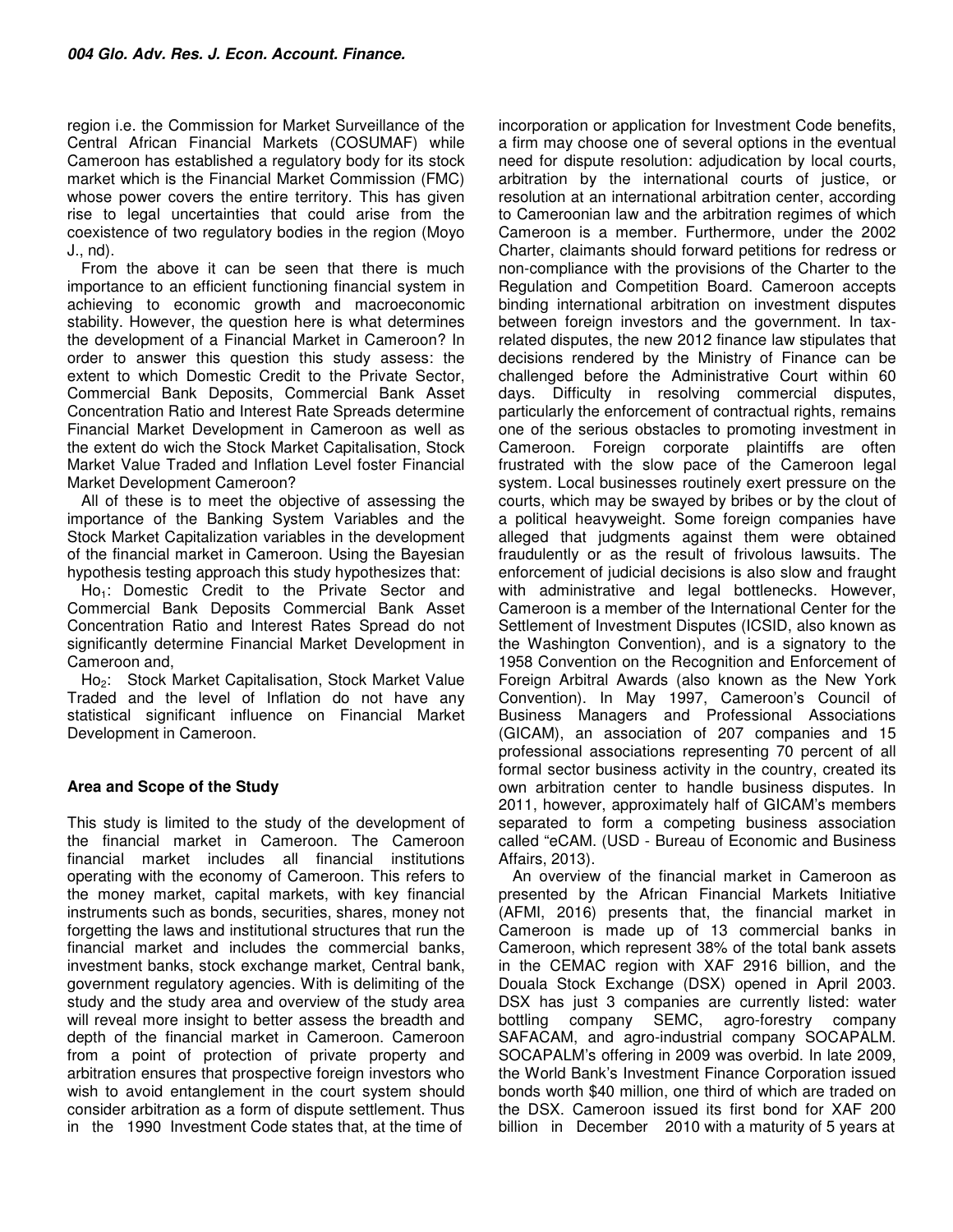5.6% for the financing of infrastructure projects. The bond is also currently traded on the DSX and the BVMAC, the Central Africa Stock Exchange.

Looking at the instruments or market structure they following instruments can be seen: Treasury Bills (T-Bills): Maturities available are 13 weeks, 26 weeks and 52 weeks. Treasury Bonds (T-Bonds): Maturities available are equal or greater than 2 years. The nominal value of T-Bills is set at XAF 1 million or a multiple of this amount. The nominal value of Treasury bonds XAF 10 000 or a multiple of this amount. The T-Bills and T-Bonds have the same characteristics for all CEMAC members.

The participants of the financial market are: the State which issues government securities by tender. States that maintain arrears on securities issued cannot issue further until the debt related to past emissions is cleared, the Central Bank of Central Africa States (BEAC) organizes the auctions, Primary Dealers (PDs), who are selected among the credit institutions, and are the only ones who can participate in the auctions and Commercial banks who are the most active investors in government debt instruments.

The operation or functioning of the market can be summarized with the following operations:

Primary market were in 2012, Cameroon issued T-bills amounting to XAF 110 billion. This represents an increase of 120% compared to the amount issued in 2011. The 26-week maturity represented 68% of the T-Bill issuances in 2012. At end of 2012, the total outstanding T-Bills were equal to XAF 160 billion. The 26 week maturity represented 50% of the stock of T-Bills, followed by the 13-week maturity with 33% and 52-week maturity with 17%. The only one T-Bonds issued by Cameroon is the "ECMR 5, 60% net 2010-2015" for a total of XAF 200 billion and with a 5-year maturity. The total outstanding of this bond at end of 2012 was XAF 160 billion. The average interest rate for government debt instruments at end of 2012 was 4, 52%, of which 5,60% for the T-Bond and 1,82% for T-Bills.

Secondary Market which when compared to the embryonic stage of development of CEMAC securities market, the secondary market is clearly inexistent. There is a need to stimulate the secondary market. However, has been some activity on the secondary market since 2011. Cameroon's T-Bills secondary market recorded only a few transactions, 8,429 T-bills, for a total amount of XAF 8,4 billion in 2012. The turnover ratio of the T-Bills in 2012 was estimated at 5, 27%. Regarding the T-Bonds secondary market, 6,367,466 securities were traded in 2012 on the stock market. The turnover ratio is estimated at 31,8%.

Clearing, Settlement and Custody where the "Cellule de Regulation et de Conservation des Titres (CRCT)" serves as account manager, settlement agent and central depository. The CRCT is a structure, which receives the securities issued by the Treasuries of Member States of CEMAC, and held by Primary Dealers (PDs) who are its

members exclusive. Membership is of Primary Dealer to the CRCT is mandatory. The CRCT assumes the role of accounting issue. It debits the securities account of the government at each issuance and credit the investor account. It ensures daily system integrity by comparing the debited accounts against PDs accounts. On the secondary market, any legal entity, wishing to acquire securities issued under this structure must have a "securities account" opened with a credit institution established in the CEMAC, an authorized Primary Dealers affiliated with the CRCT.

Protection of Investors is placed under the Commission for the Supervision of Financial Markets in Central Africa (CONSUMAF) who is the regulator and controller of Financial Markets in Central Africa. As such, it aims to ensure the protection of investor information, savings invested in securities and the proper functioning of the market. FOGADAC, a Guarantee Fund deposits in Central Africa was set up on 21 February 2011. The FOGADAC is a system of bank deposit insurance. Its main role is to repay or return deposits and other assets placed with banks, when they are finally in a position to make such repayment. The maximum amount, which may be claimed for reimbursement, for an investor eligible asset placed in a bank, is 5 million FCFA.

To participate in the market the BEAC organizes the auction on behalf of the states. The auction takes place at the asking price. Orders are served retained interest rates or the price offered by the bidders within the maximum interest rate or maximum price decided by the government. At the end of the auction, the general information, including the amount of bids expressed the amounts used and the rate and limit price selected are disseminated through the press. The methods of creating, presenting and counting of the tenders shall be determined by agreements on the one hand, between BEAC and National Treasuries, and secondly, between the BEAC and the Primary Dealers (PD). Subscriptions to government securities are firm and irrevocable. They are paid in a single payment by debiting the account of the PDs at the BEAC and credited to a special Treasury account opened for this purpose. Given that the debt market is under developed, the optimal schedule has been adopted as part of regular program. The six National Treasures issue in turn, at regular intervals. Each National Treasury will issue T-Bills weekly on Wednesday. The amounts are generally low to allow all states to issue at the same time, resulting in each State having fifty-two issues of T-Bills per year. Each National Treasury can issue T-Bonds monthly. The auctions are scheduled to take place every Wednesday. However, given the nature of the instrument and the expected volume of transactions in relation to the needs for public investment, treasuries are not able to issue on the set day.

A shift schedule was developed for planned Wednesday auction sessions: Cameroon: 1st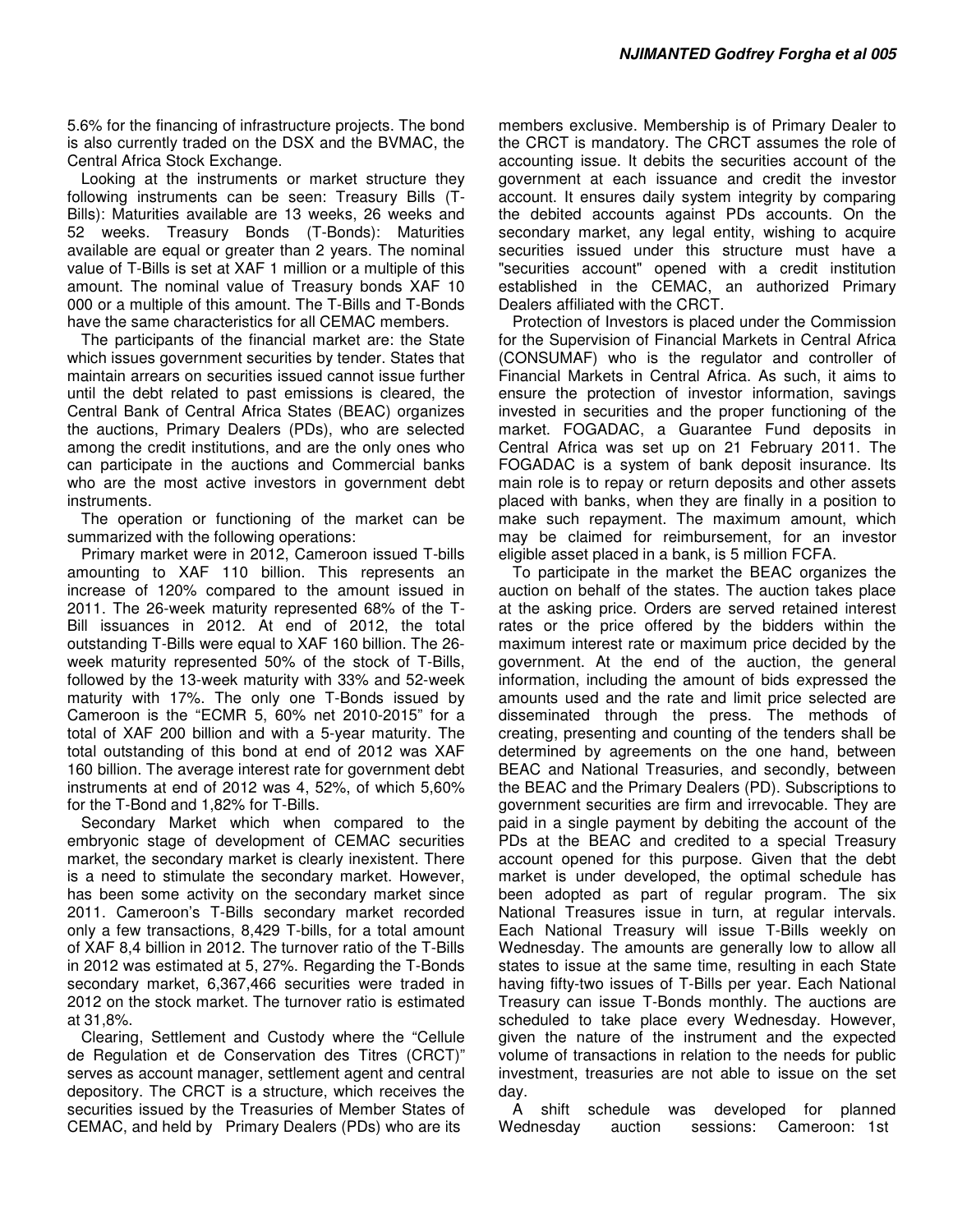Wednesday of the month, Central Africa - Congo: 2nd Wednesday of the month, Gabon: 3rd Wednesday of the month, Equatorial Guinea-Chad: 4th Wednesday of the month. These emissions will occur at regular time intervals and are publicly known. The total amount of the twelve issuances will be released in the Finance Act each year. For each fiscal year, this amount will be communicated to the market by the Minister of Finance no later than November 30th of the previous year. This communication from the Minister responsible for finance may take the form of a conference, briefing or a press release. The amount of the issuance will not be announced at this time. However, the amount to be raised for each auction is specified in the auction announcement in accordance with National Treasury issuance calendar. On the secondary market, the T-Bills are traded OTC and the T-Bonds are traded on the DSX and the BVMAC.

The settlement of transactions takes place at T+3. The level of taxation pursuant to Regulation No. 14/07 - UEAC-175-CM-15 instituting a specific tax regime applicable to the transactions listed on the Securities of Central Africa (BVMAC) "are exempt from income Tax Securities (IRVM) or any other taxes or levies of a similar nature, interest obligations of States for residents of the CEMAC." Subscribers residing outside the CEMAC zone must comply with income tax laws of their country of residence. The Issuer shall levy any withholding tax on loan repayments. Auctions of Government securities are exclusively reserved for Primary Dealers. Each CEMAC state has its own network of Primary Dealers. However, a credit institution, which meets the eligibility requirements, may be a Primary dealer only for the country they belong to or upon request, all the states. The Ministers of Finance, select Primary Dealers from all the credit institutions in CEMAC that meet specifications adopted by the Committee of Ministers, after consulting the Monetary Policy Committee.

There are Market restrictions such as: Openness to international investors, foreign investors can access the debt market under the same terms as nationals of the zone. There are no rules that discriminate foreign participants in the market. Capital control has no restriction on foreign ownership in the CEMAC zone while there are restrictions on FX and profit repatriation. There are no restrictions on obtaining foreign exchange. The regional central bank, the BEAC, issues CFA for circulation among the members of the CEMAC. Although the Central African franc is at par with the West African CFA franc, the two currencies are not usually accepted for payment in each other's zones. Foreign investors have the right to repatriate earnings and the profits from sales of financial instruments. There are no restrictions on converting or transferring funds associated with investments, including remittances of investment capital, earnings, loan repayments, and lease payments.

This study happens to align with the works of Rajan

And Zingales (2003) and Levine (1999) who argued that financial market development is the ability of a financial sector to acquire information, enforce contracts, facilitate transactions and create incentives for the emergence of particular types of financial contracts, markets and intermediaries, and all at low cost. Domestically, with work happens to align with the works of Djoumessi (2009) who claims that financial market development only occurs when financial instruments, markets and intermediaries ameliorate though not necessarily eliminating the effect of information, enforcement and transaction costs yet better provide financial services. This is due to the fact that efficiency is judged from the perspective of least cost. On these assertion this work builds on the empirical works of Randall (1998) as cited in Kari Grenade (2007) who devised two approaches to explain various determinants of interest rate spreads. In the first approach, using 24 quarterly observations for each of the countries over the periods 1991-96, an accounting framework was formulated to decompose spreads into shares of various components. Using twostage least square methodology, the coefficients of parameters were obtained. However, her framework was purely descriptive and lacked any behavioural content, which she duly acknowledged.

Huang (2005) as cited in Aden (2009) examined the main factors of financial market development. A comparison of a number of countries was made to justify the different role of various factors of financial market development. These important factors are grouped into three categories. These included institutions, policy and geography. To capture the depth of the financial system, the liquid liabilities, banks overhead cost, net interest margins were included. For the impact of stock market on financial market development, three main variables included, the stock market capitalization, total values traded and turnover ratio. The data was averaged over the periods of 1990-2001. Four indices were made by using the method of principal component analysis. These indices are FD (Financial Development) bank, FD stock, FD efficiency and FD size. Two techniques that is the Bayesian Model Averaging (BMA) and general to specific methods were used to gauge the robustness of a selection of determinants of financial market development. The findings suggested that the level of financial market development is basically determined by the quality of its institutions, government policies, geographic conditions, its income level and finally its cultural characteristics. Ramful (2001) as cited in Kari Grenade (2007) in his study on the Mauritian banking sector found that interest rate spread was used not only to cover the cost of operating expenses and required reserves but also reflected the high degree of market power among banks and poor quality of loans.

To theoretical build a case for the determinants of the financial market in Cameroon the theoretical synthesis of the Efficient Market Hypothesis are brought to fore.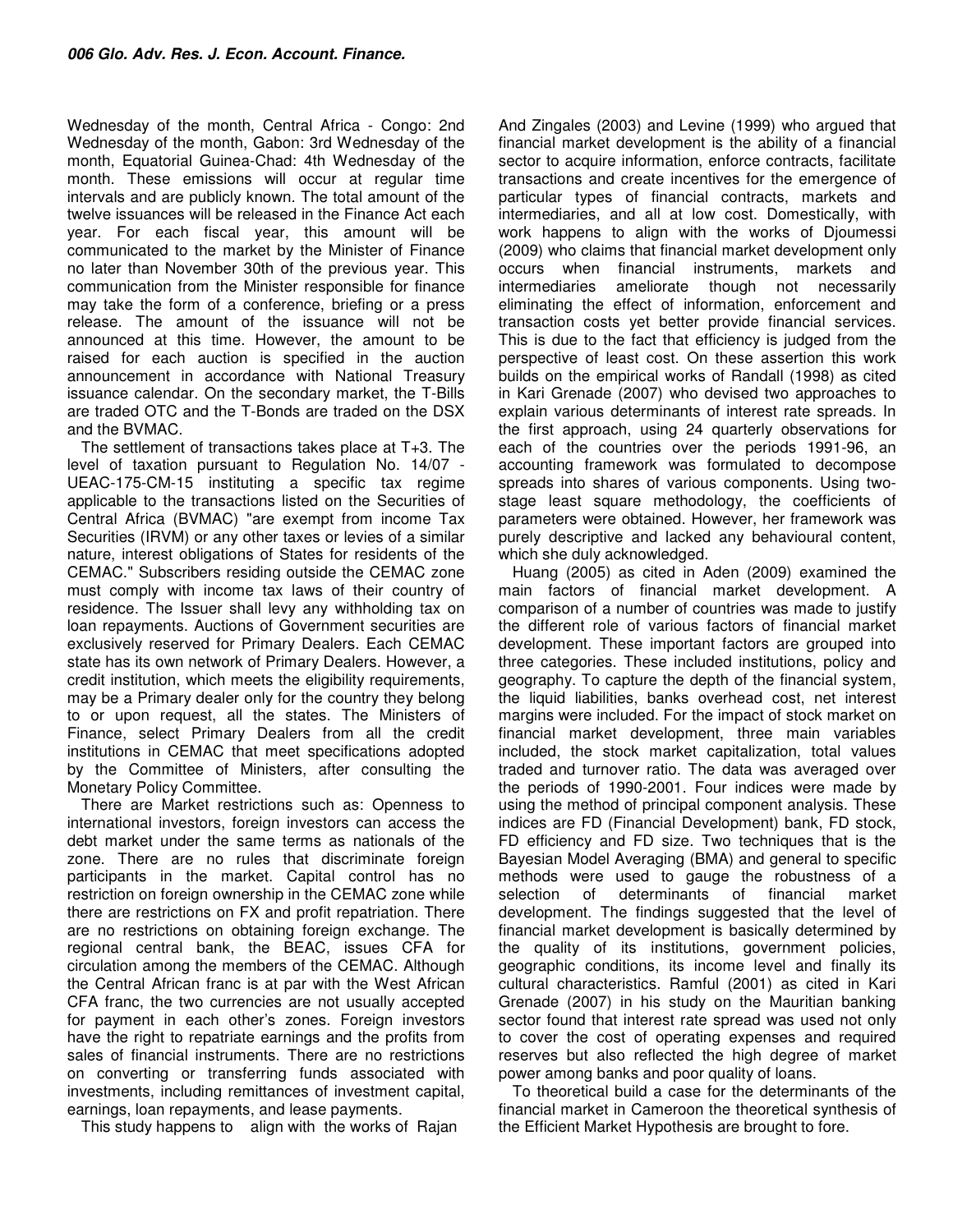Efficiency of the financial market in itself is implicit of minimum asset risks based on the right market information. Given that asset risks vary over times full market information because the most valuable indicator for financial assets and instruments. Fama (1960) in his efficient market hypothesis theorized that, a market is efficient if it is impossible to make economic profits by trading on available information because prices on traded assets reflect known information. Therefore, the theory asserts that it is impossible to consistently outperform the market by using any information that the market already knows, except through luck. This assert was made on the assumption that all investors are independent, rational, and well-informed and hope for the highest profits. As a limitation to this market form, if there are legal barriers to private information becoming public, as with insider trading laws, this is impossible except in the case where the laws are universally. However, this theory is in line with this study because an efficient financial market will reflect all information which is an indication of stock market development. This theoretical assumption greatly recreates the market environment of the financial market of Cameroon as presented in the Area and Scope of Study. Therefore, it sets a very relevant theoretical platform for the Analytical method.

### **Analytical Method**

The study uses secondary data running from 2006-2014 inclusive. The ex post facto research design was adopted for this study. One independent model was designed. This work adopts the Ordinary Least Square Technique to analyse data assuming linearity in the parameters. The variables in the model estimated include; DCPS, CMBDs, CMBCR, IRS, MKC, TVT, and L.INFL. The Augmented Dickey-Fuller (ADF) and the Phillips -Perron (PP) tests were employed to test for unit root given the time series nature of the data.

This study adopts and augment the model used by Benya (2010) in his study on the Determinants of Financial Development in Africa.

Ln FD =  $\beta_0$  +β<sub>1</sub> ln (TO)<sub>i</sub>+ β<sub>2</sub> ln(FO)<sub>i</sub> +β<sub>3</sub>ln (Growth)<sub>i</sub> + µii……………………………….(1)

### **Based On the Above, the Model for This Study Is Stated As:**

 $FDt = \beta_0 + \beta_1 L (DCRPS)_t + \beta_2 L (CMBDs)_t + \beta_3 L (CMBCR)_t +$  $\beta_4 L (IRS)_t$  + $\beta_5 L (MKC)_t + \beta_6 L (TVT)_t$  +  $\beta_7 L (INF)_t$  + µii……………………………………………………………… ……………(2) M2 to GDP =  $\beta_0$  +β<sub>1</sub>L(DCPS)<sub>t</sub> + β<sub>2</sub>L(CMBDs)<sub>t</sub> +β<sub>3</sub>L(IRS)<sub>t</sub>  $+ \beta_4 L$ (CMBCR)<sub>t</sub> + $\beta_5 L$ (MKC)<sub>t</sub>+



Where FD: Financial Market Development measured using Liquid Liability (M2) to GDP, M2 to GDP: Broad money Supply (% of GDP) , DCPS: Domestic Credit to the Private Sector, CMBDs: Commercial Bank Deposits, IRS: Interest Rate Spread, CMBCR: Commercial Bank Concentration Ratio, MKC: Market Capitalization, TVT: Total Value Traded, INFL: Level of inflation (CPI).

The following are the a priories;

 $\beta_0$  > 0,  $\beta_1$  > 0,  $\beta_2$  > 0,  $\beta_3$  < 0,  $\beta_4$  < 0,  $\beta_5$  > 0,  $\beta_6$  > 0,  $\beta_7$  > 0, where;  $\beta_0$ ,  $β_1$ ,  $β_2$ ,  $β_3$ ,  $β_4$ ,  $β_5$ ,  $β_6$ ,  $β_7$ , are unknown parameters to be estimated and  $\mu$ ii is the white noise Error Correction (EC) term which is a self-correcting mechanism of the dependent variable from its long run trend.

#### **PRESENTATION AND DISCUSSION OF RESULTS**

The results obtained from the econometric tests suggest that domestic credit to the Private sector, commercial bank deposits, commercial bank asset concentration ratio, inflation rate, total value traded are significantly related to Financial Market Development though interest rate spreads and stock market capitalization statistically insignificant.

The regression results shows that the coefficient of the constant term (-0.0078476) is negative. This entails that in the absence of our explanatory variables (DCPS, CMBDs, IRS, CMBCR, MKC, TVT and INFL) Broad Money Supply will still be negative. The reason for the negative value of the M2/GDP could stem from the fact that money in the hands of individuals plus moneys in the banks is less than Cameroon's external debts meaning that we are merely transacting with borrowed money. Moreover, the coefficient of DCPS is positive (0.9284786). The regression result indicates that DCPS is positively significant at 5% level thus we reject the Null Hypothesis that DCPS does not significantly determine M2/GDP. The reason for the positive relationship between Broad Money Supply and DCPS is because when banks give out credit, the amount of money in circulation also increases as people tend to carry out investments and more investments indicates more employment and thus more income as a result of the multiplier effect or the money multiplier effect.

Furthermore, the regression result for CMBDs is positively significant at 1% level. As a result, we fail to accept the null hypothesis that there is no significant relationship between CMBDs and M2/GDP. The result is consistent with the a priori expectation of this study. The reason for the positive significant relationship between broad money supply and CMBDs may be because as bank deposits increases, idle cash also increases. Since idle cash is not profitable to banks, they tend to create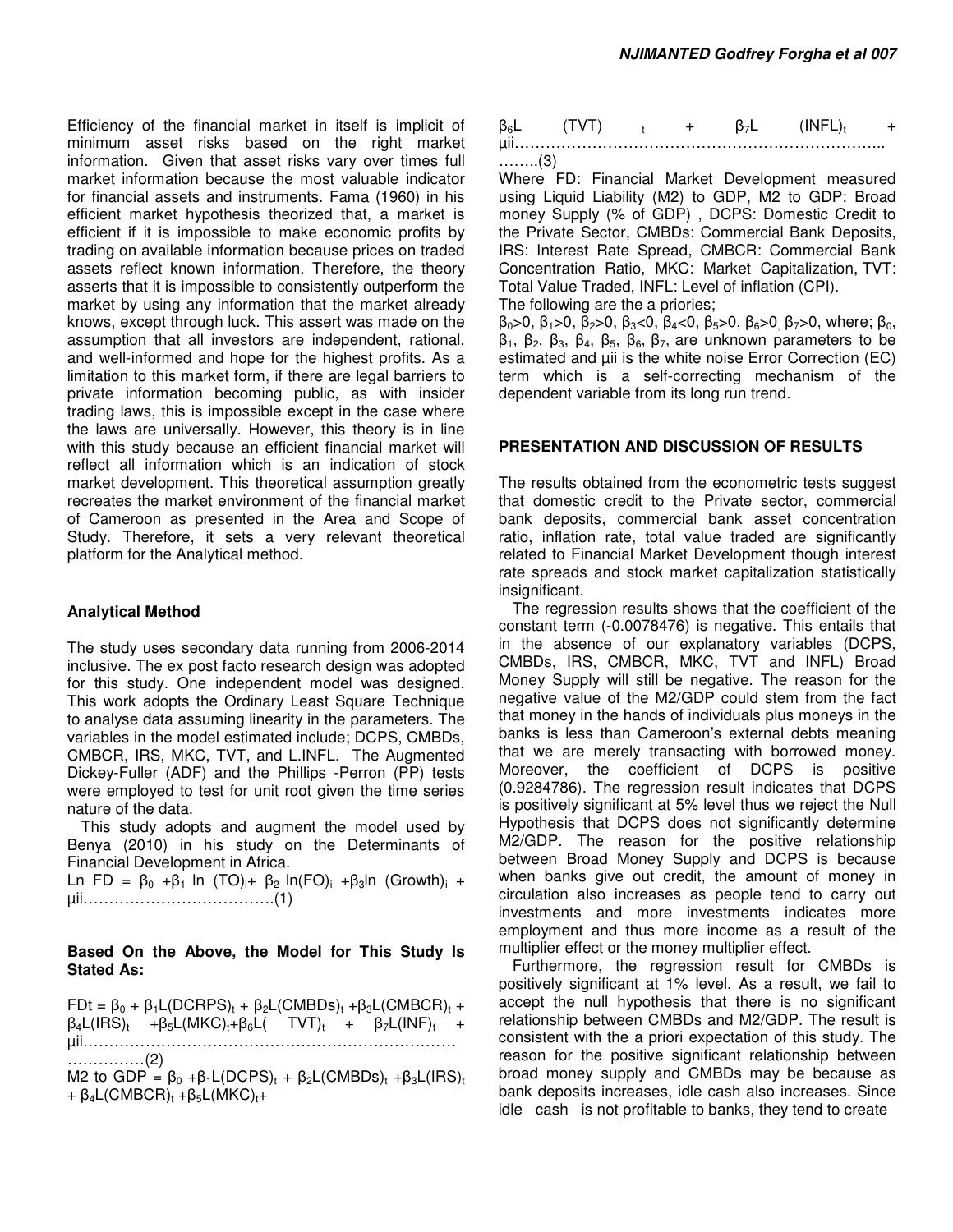| Variable                  | <b>Coefficient</b> | <b>Std. Error</b> | t-Statistic | P >  t        |
|---------------------------|--------------------|-------------------|-------------|---------------|
| С                         | -0.0078476         | 0.0076181         | -1.03       | 0.316         |
| <i><b>LOG(DCPS)</b></i>   | 0.9284786***       | 0.3255441         | 2.85        | 0.010         |
| LOG(CMBDs)                | 0.6959349***       | 0.1431015         | 4.86        | <i>0.0000</i> |
| <b>LOG(IRS)</b>           | $-0.6316116$       | 0.803382          | $-0.79$     | 0.441         |
| <b>LOG(CMBCR)</b>         | $0.744481***$      | 0.2132514         | 3.40        | <i>0.003</i>  |
| <i><b>LOG(MKC)</b></i>    | <i>0.0187057</i>   | 0.221625          | 0.84        | 0.409         |
| LOG(TVT)                  | -0.160288*         | <i>0.0092623</i>  | $-1.73$     | 0.098         |
| <b>LOG(INFL)</b>          | 0.13768040**       | 0.0619316         | 2.22        | 0.039         |
| Dependent Variable:       | D(BMS)             |                   |             |               |
| <b>R-squared</b>          | <i>0.7642</i>      |                   |             |               |
| <b>Adjusted R-squared</b> | 0.6774             |                   |             |               |
| Durbin-Watson stat        | 1.985577           |                   |             |               |
| <b>F-statistic</b>        | 8.80               |                   |             |               |
| Prob (F-statistic)        | 0.0001             |                   |             |               |
| observations              | 34                 |                   |             |               |

**Table 1** Presentation of the Regression Results

**Source:** *Computed from data Extra of Cameroon from the Quarterly Economic Bulletins published by BEAC, the Douala Stock Exchange Report, International Monetary Fund (IMF) and the World Bank.*  **\*** Statistically significant at 10 percent α - level, \*\* statistically significant at 5 percent α - level and \*\*\* statistically significant at 1 percent  $\alpha$  – level.

more money by given out these deposits in the form of loans that bear different rates of interests.

The regression result for interest rate spreads (IRS) shows that IRS is insignificant at 10% level. This leads us to accept the null hypothesis which states that there is no statistical significant relationship between interest rate spread and Broad Money Supply. The results of the coefficient is in line with the a priori expectation. The reason for this may be due to the high lending interest rates of 15% for banks in Cameroon as against a low deposit interest rate which on average is 3.25% giving a Spread of 11.75% as against the international standard of 3.6% (Grenarde, 2007). The ceiling on bank lending rates currently set at 15 percent by BEAC, is likely to limit the possibilities of bank lending to small and medium size enterprises (SMEs) and households whose risk profile are high. This rate has been constant throughout the periods under observation as seen from the low standard deviation of 0.09648.This high IRS in Cameroon tends to hinder borrowings from Commercial banks since it is more costly to borrow money than to lend in Cameroon Commercial banks.

According to the results from regression, CMBCR has a positive coefficient. This means that, it is positively and statistically significant at 1% level with broad money supply in Cameroon. As a result, we fail to accept the alternative hypothesis and accept the null hypothesis which states that CMBCR positively influence M2/GDP. The level of significance may indicates that the high level of concentration of Commercial Banks in Cameroon have been beneficial to banking sector efficiency.

This work also focused on examining whether stock market capitalization determines financial market development in Cameroon from 2006-2014 using quarterly data. Employing the Ordinary Least Squares method of parameter estimates, the result shows that stock market capitalization has a positive coefficient but insignificantly determines financial market development even at 10% level. This means that improving market capitalization of the DSX is not sufficient to enhance Financial Market Development or M2/GDP.

Broad money supply was further captured by Total value traded of the Douala Stock Exchange. Its coefficient shows negative but significant at 10% level. We therefore fail to accept the null hypothesis in favour of the alternative hypothesis that total value traded significantly determines financial market development in Cameroon at 10% level. However, the coefficient is not consistent with the a priori of this study. Empirical findings on this has however been very scarce.

Lastly, this study used inflation rate to capture M2/GDP. According to the regression result the coefficient of inflation rate measured using CPI is positive and significant at 5%. We therefore conclude that inflation positively and significantly determine M2/GDP in Cameroon thus rejecting the null hypothesis. The reason may be that recently the Cameroon government is making efforts to encourage the granting of loans to small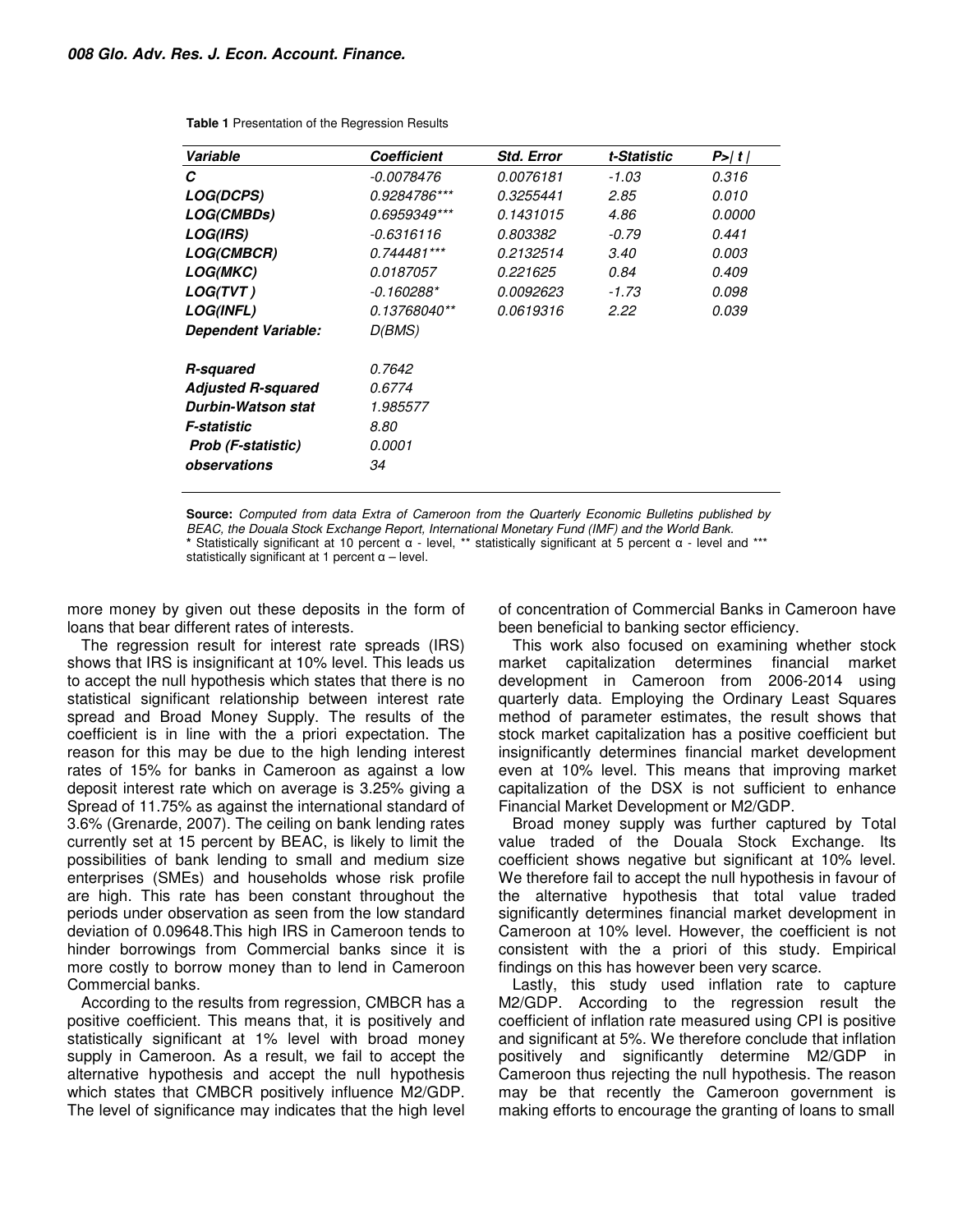and medium sized enterprises.

#### **SUMMARY OF FINDINGS, CONCLUSION AND RECOMMENDATIONS**

It has been suggested that there are many sectors on which countries across Africa can focus their economic objectives on in order to ameliorate their poor economic situations and improve on their financial markets as discussed in introduction. Among others, the development of the Douala Stock Exchange is suggested to be important for the Cameroonian economy in order to achieve sustainable economic growth.

Considering the determinants from the Banking system, broad money supply (M2/GDP) and seven indicators were used. These indicators are consistent with what most other studies have used though at times may not use all the proxies. Broad money supply (M2/GDP) was chosen to serve as the indicator for financial market development consistent with what is obtained from literature for example (Levine, 1997; Dushimumukiza, 2010; Benya, 2010). The results obtained suggest that domestic credit to the private Sector, Commercial Bank Deposits, Commercial Bank Concentration, Interest Rate Spreads, Inflation Rate, Total Value and M2/GDP are significantly related to Financial Market Development though Stock Market Capitalisation proved contrary as such, this calls for further research on this same mechanism.

The determinants of financial market development in Cameroon is very instrumental to its economy and the world at large and so it is not an issue for researchers especially in Cameroon to ignore as very little have been done in developing the Capital market and even private securities such as company securities and bonds. Besides, financial markets particularly the stock exchange market of any economy is regarded as a barometer of growth as it provides long term financing not only to the government but also to private investors as well as international companies through the issue of securities. Assessing the determinants of financial market development in Cameroon has helped pin pointed those factors that should be taken seriously by policy makers in the course of achieving vision 2035. It is equally an outstanding step towards the improvement of stock market capitalization and total value traded of the Douala Stock Exchange.

Based on the fact that the relationship between domestic credit to the private sector and M2/GDP is positive and significant, the government of Cameroon should gear their policies towards strengthening and developing the financial markets more specifically in the area of credit extension which helps boosts investment in the economy. Some measures such as reducing the required collateral security for loan extension so as to encourage small and medium sized enterprises,

government guarantees to financial institutions in case of loan defaults will help increase the rate of investments in the country. Commercial bank deposits also showed a positive and significant relationship. This variable should also be looked into because an increase in bank deposits is an indication of a fall in bank credit. Also measures should be taken to reduce unnecessary idle cash in the banks for they do not yield profit but costs to the bank. This can further be achieved if the government of Cameroon revised bank interest rates. Talking with respect to Interest Rate Spread, this variable is negatively significant. This implies that Interest Rate Gap is negatively related to financial market development and its significance implies more policy attention. Bank lending rate in Cameroon is 15% while their borrowing rate is 3.25% per annum giving which gives an Interest Rate Gap of 11.25% (15-3% -3.75). This rate is too high for an average Cameroonian given the economic situation of Cameroon. Serious policy measures should thus be taken to reduce the interest rate gap in Cameroon to boost investments through more credit extension as we strive for vision 2035.

Again, commercial bank asset concentration ratio (CMBCR) is the ratio of total assets of the three largest banks in Cameroon to total banking sector assets Beck *et al*. (2003b). It measures the degree of concentration in the banking industry. The coefficient of CMBCR was positive and significant. Demirguc-Kunt and Levine (2000), argued that commercial bank concentration will only be profitable depending on the level of economic development of the country. For low income countries it is more profitable than for high income countries. This implies that the government in Cameroon should encourage bank concentration. In Cameroon the top three banks in are BICEC, SGBC and Afriland First Bank. These banks seem to be doing well. Furthermore, Levine (2000) argues that banks with high market share or monopolistic power have greater incentive to incur the cost associated with overcoming information barriers which then facilitate the flow of credit to worthy enterprises. With increasing returns, greater concentration may increase bank efficiency through more efficient scale, organization, management, scope and product mix.

The proxies for stock markets were stock market capitalization and total value traded. These proxies don't actually affect financial market development in the case of Cameroon except for Total Value Traded that was almost insignificant at 10% in determining broad money supply in Cameroon. These results are better understood by the fact that the market is still not active. Cameroonians don't yet have stock market culture; the main financial system is bank loans when money is needed. As a result of this, the government should put in measures to revamp the market.

The rate of inflation shows significant and positive. It means that inflation is positively associated to financial